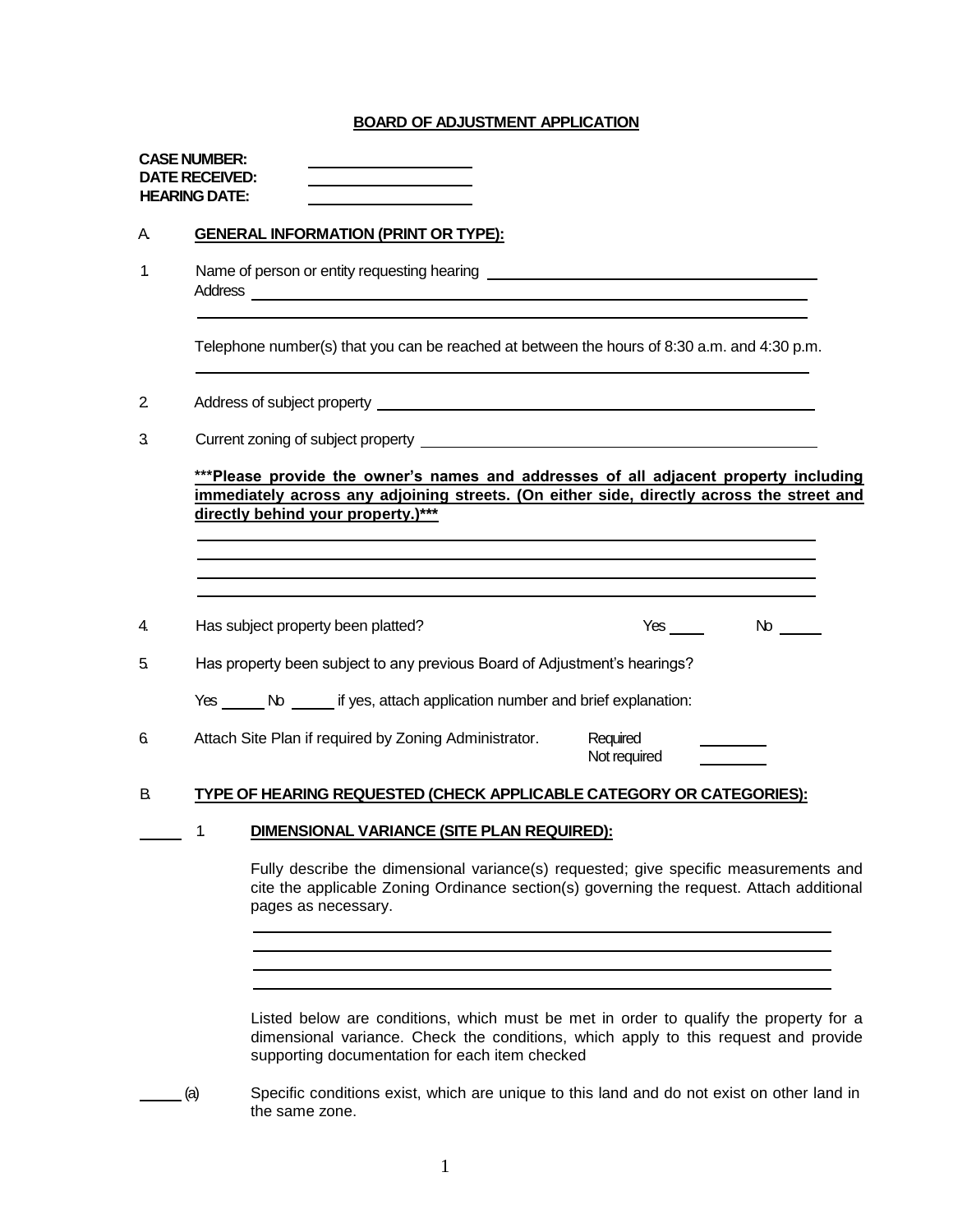- (b) Strict application of Zoning Ordinance requirements will deprive the applicant to reasonable use of the land in a manner equivalent to uses permitted other landowners in the same zone.
- (c) The unique conditions and circumstances in Section B-1-(a) above are not the result of actions taken by the applicant subsequent to March, 1982.
- (d) The dimensional variance will preserve and not harm public safety and welfare and will not alter the essential character of the neighborhood.
- (e) Granting a dimensional variance will not give the applicant any special privilege that is not allowed to other lands, structures, or buildings in the same zone. The nonconforming use of neighboring lands and structures in the same zone is not considered grounds for issuance of a dimensional variance.

### 2. **APPEAL OF ZONING ADMINISTRATOR'S ORDER, REQUIREMENT, DECISION, GRANT, OR REFUSAL:**

Fully describe the grounds for appeal, citing the applicable Zoning Ordinance section(s), and thoroughly explain why the Zoning Administrator erred in reaching the appealed decision. Attach additional pages as necessary.

## 3. **CONDITIONAL USE PERMIT (SITE PLAN REQUIRED):**

Most recent or current use of property \_\_\_\_\_\_\_\_\_\_ If not currently in use, when was it last in use Proposed conditional use

Listed below are conditions, which must be met in order to qualify for a conditional use permit. Check the conditions, which apply to this request and provide supporting documentation for each item checked.

- (a) The proposed building and use are necessary and desirable to provide a service or facility, which will contribute to the general well-being of the neighborhood or the community.
- (b) The building and use will not be detrimental to the health, safety or general welfare of the people who reside or work in the vicinity or be injurious to property or improvements in the vicinity.
- (c) The building and use will comply with any regulations and conditions specified in the Zoning Ordinance for such building and use.

# 4. **INTERPRETATION OF ZONING MAP OR OTHER SPECIAL QUESTIONS:**

Fully describe the nature of the request for interpretation or clarification. Cite all Zoning Ordinance sections applicable to the question asked.